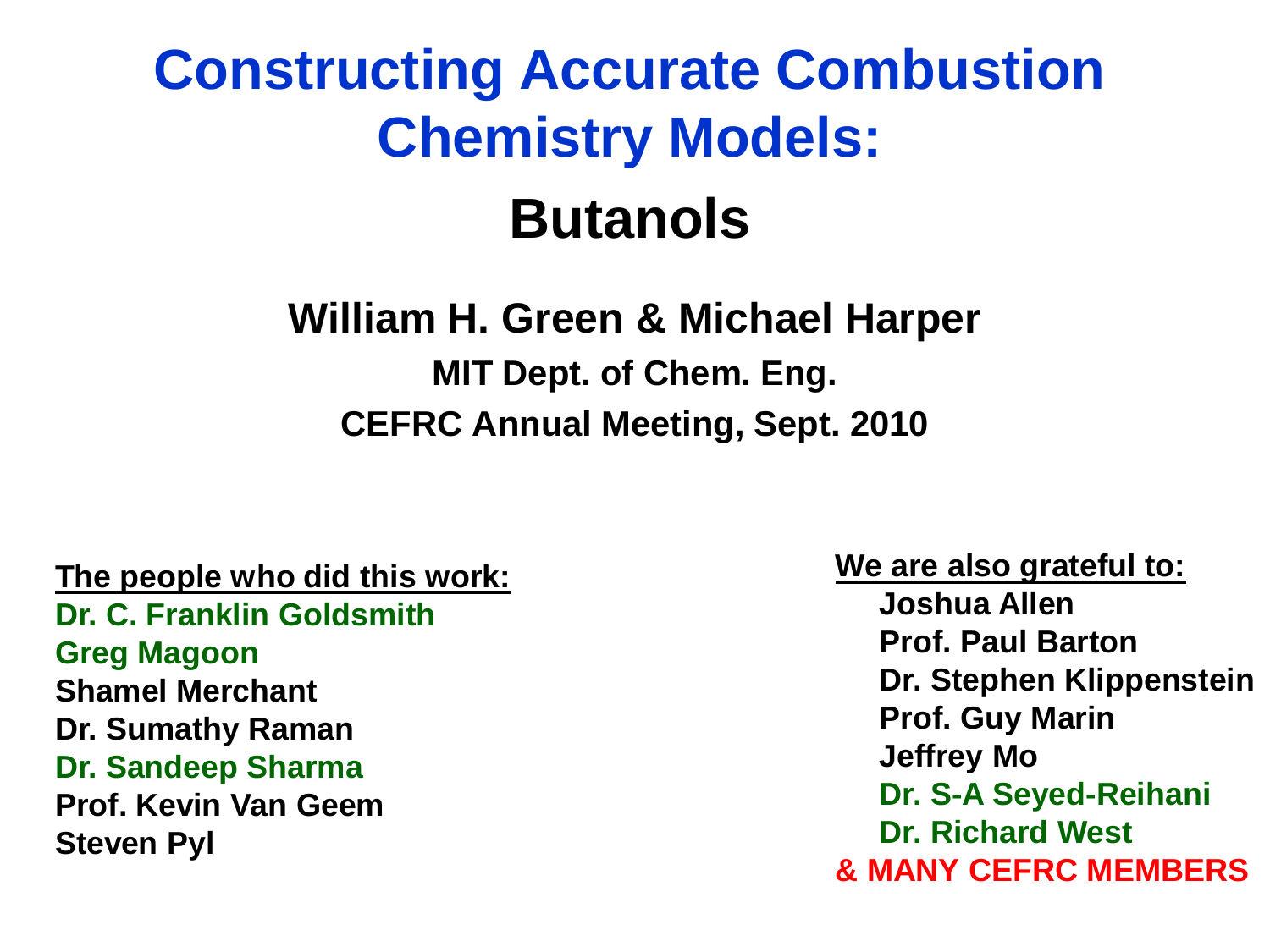#### *One of Our Project's Long-term Goals:* **Fuel, Engine, and Combustor Designers Can Quickly** *Predict* **Performance of any Fuel**

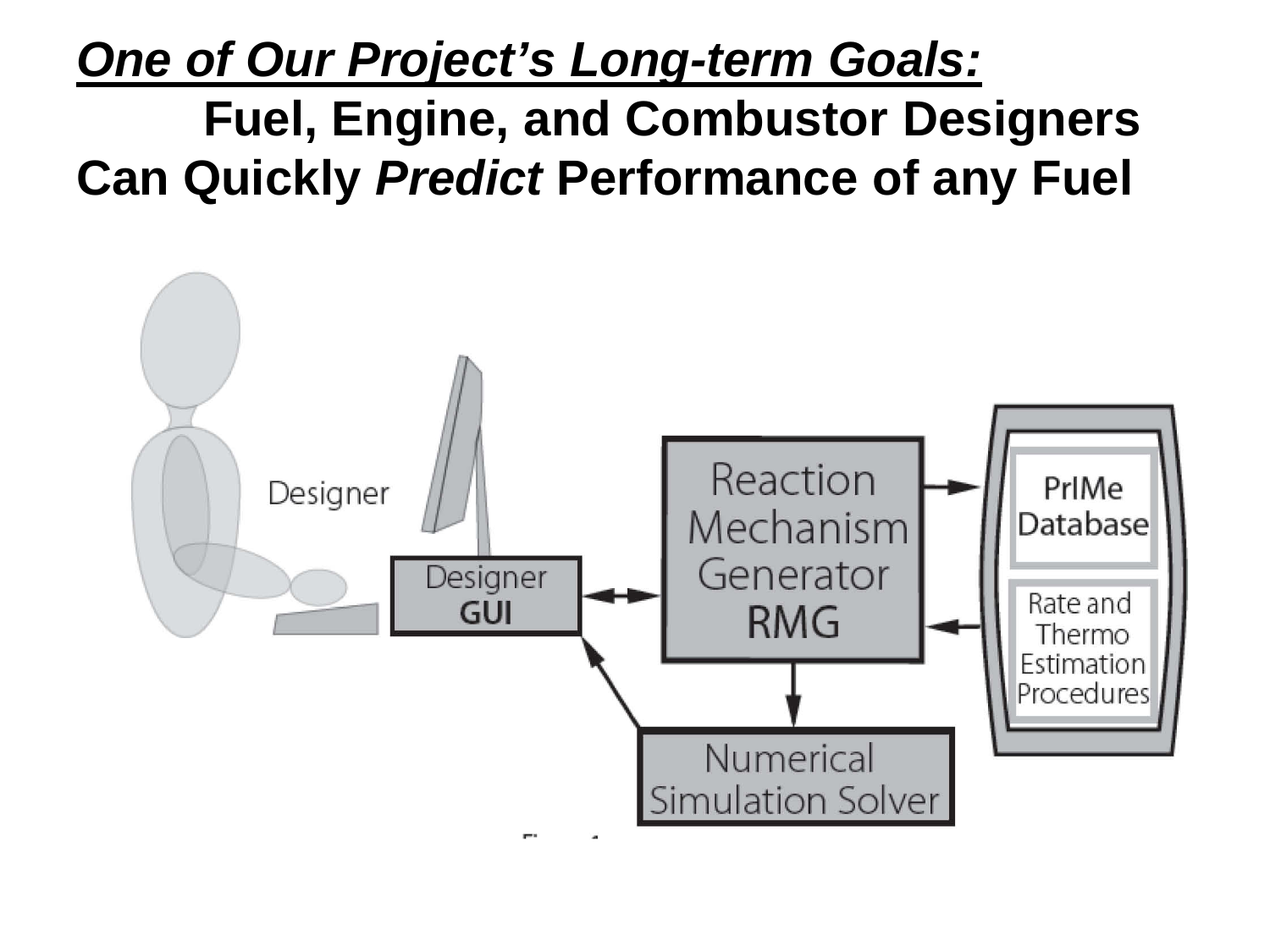#### RMG's Mechanism Construction:

**1) Apply reaction operators to species in "core" to generate new rxns & species.**

**2) Estimate rate coefficients for new reactions, and thermo for new species.**

**3) Integrate kinetic equations: if rate of formation of an "edge" species is ever larger than tolerance, add to "core".**

**4) Iterate.**

**5) Repeat at each reaction condition, using model so far as "initial model"**

INITIAL MODEL

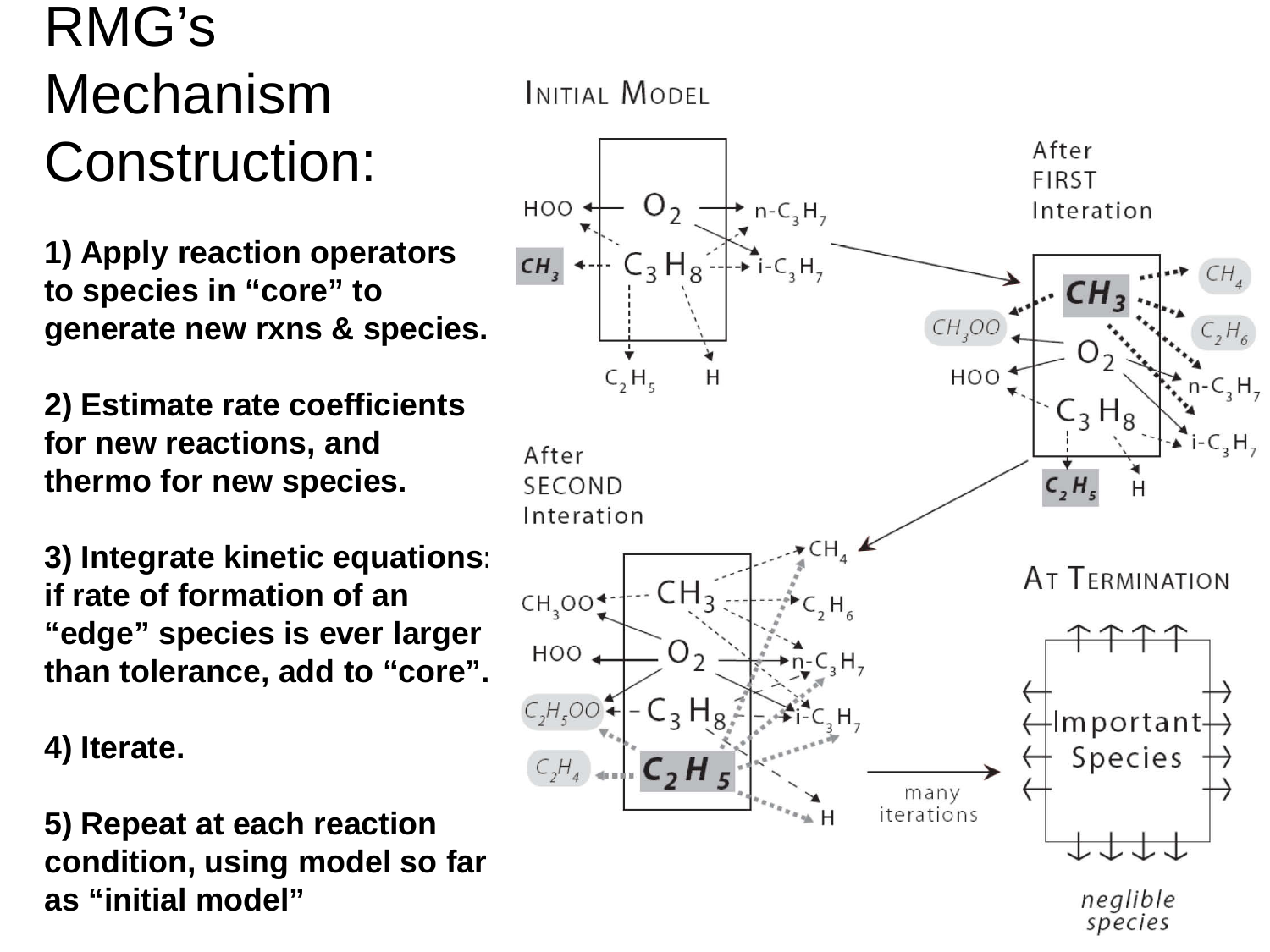### Chemical Activation: Leap over several barriers faster than thermalization

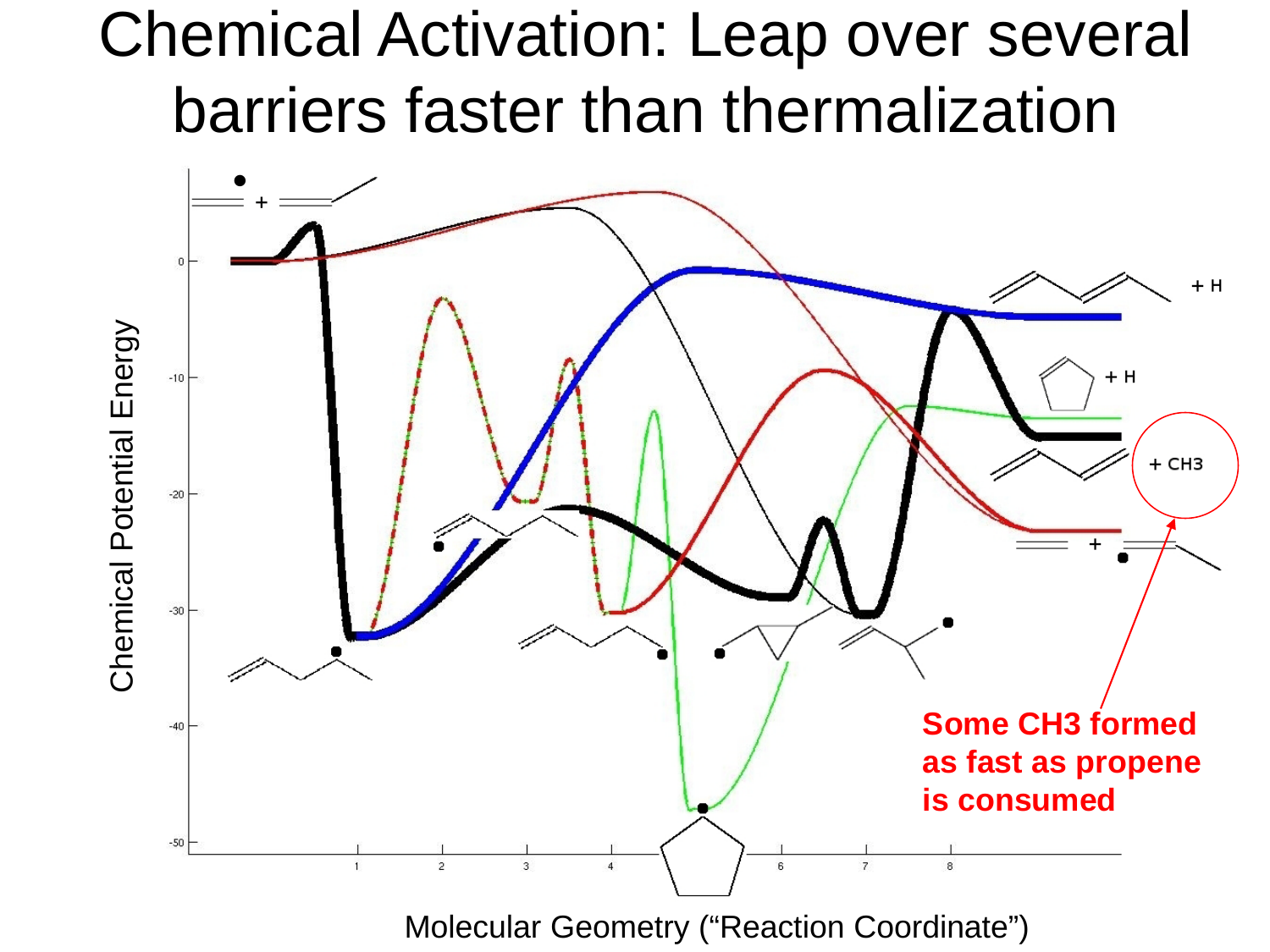Must modify Mechanism Construction Algorithm to identify **chemicallyactivated paths that jump over several transition states** before thermalization.

See papers by D. Matheu *et al.,* J.W. Allen *et al.*

INITIAL MODEL



species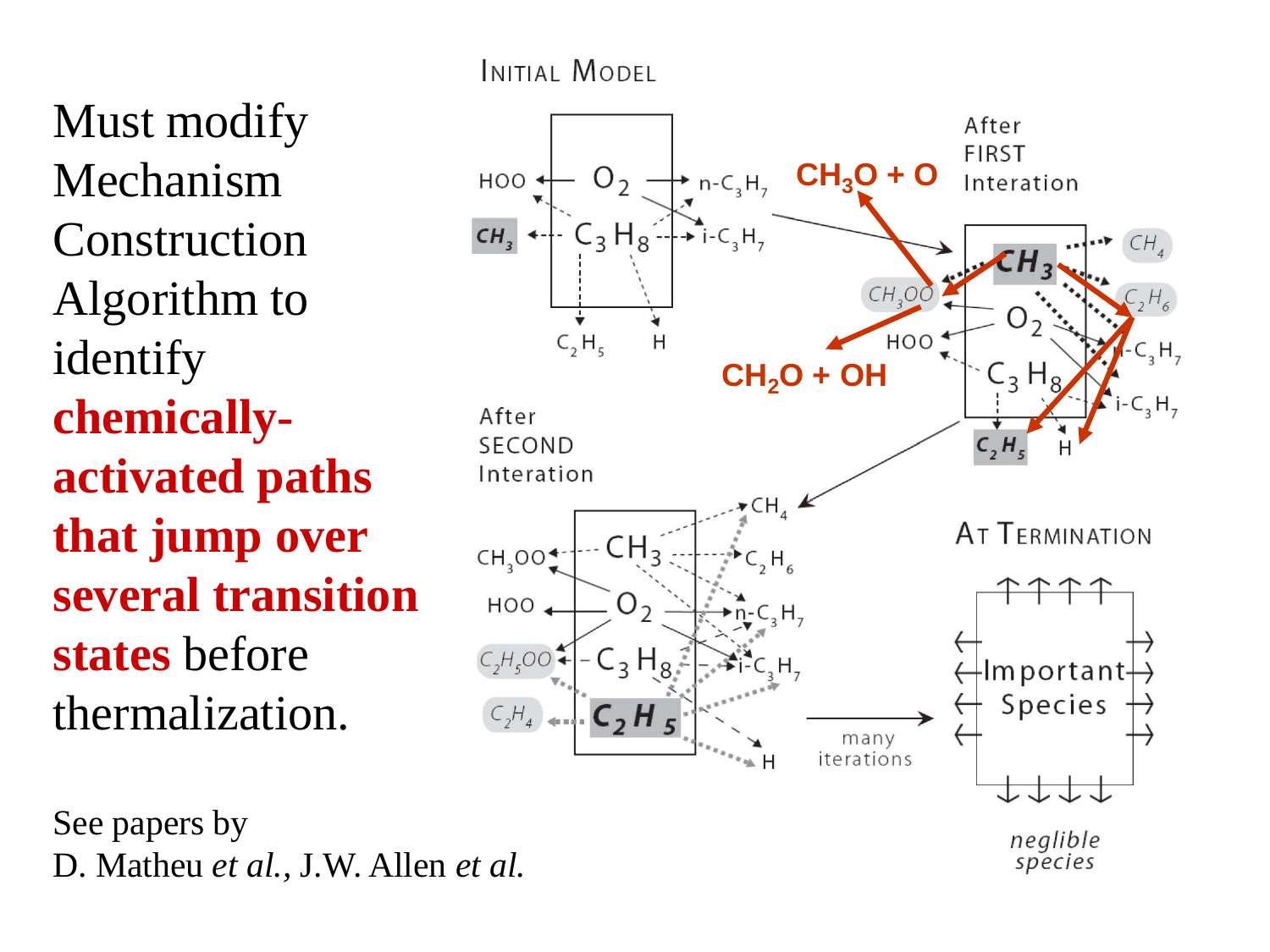# Butanols Model vs. Data

• Many new datasets measured by CEFRC and several more measured by our colleagues outside CEFRC.

– Data is coming in faster than we can simulate it!

- Some datasets with no figures in this talk:
	- Premixed flames (N.H., H.W., K.K.-H. & F.Qi)
	- Extinction strain rates, flame speeds (C.K.L., F.E.)
	- Butanol, butanal ignition (R.H.+D.D., Galway group)
	- OH+butanols (R.H.+D.D.)
	- 2-d doped methane flame (McEnally & Pfefferle)
	- t-butanol in PFR (Dryer)
	- butanols + heptane non-intuitive mixing rule (Dryer)

**(about half of these have been compared with latest model so far)**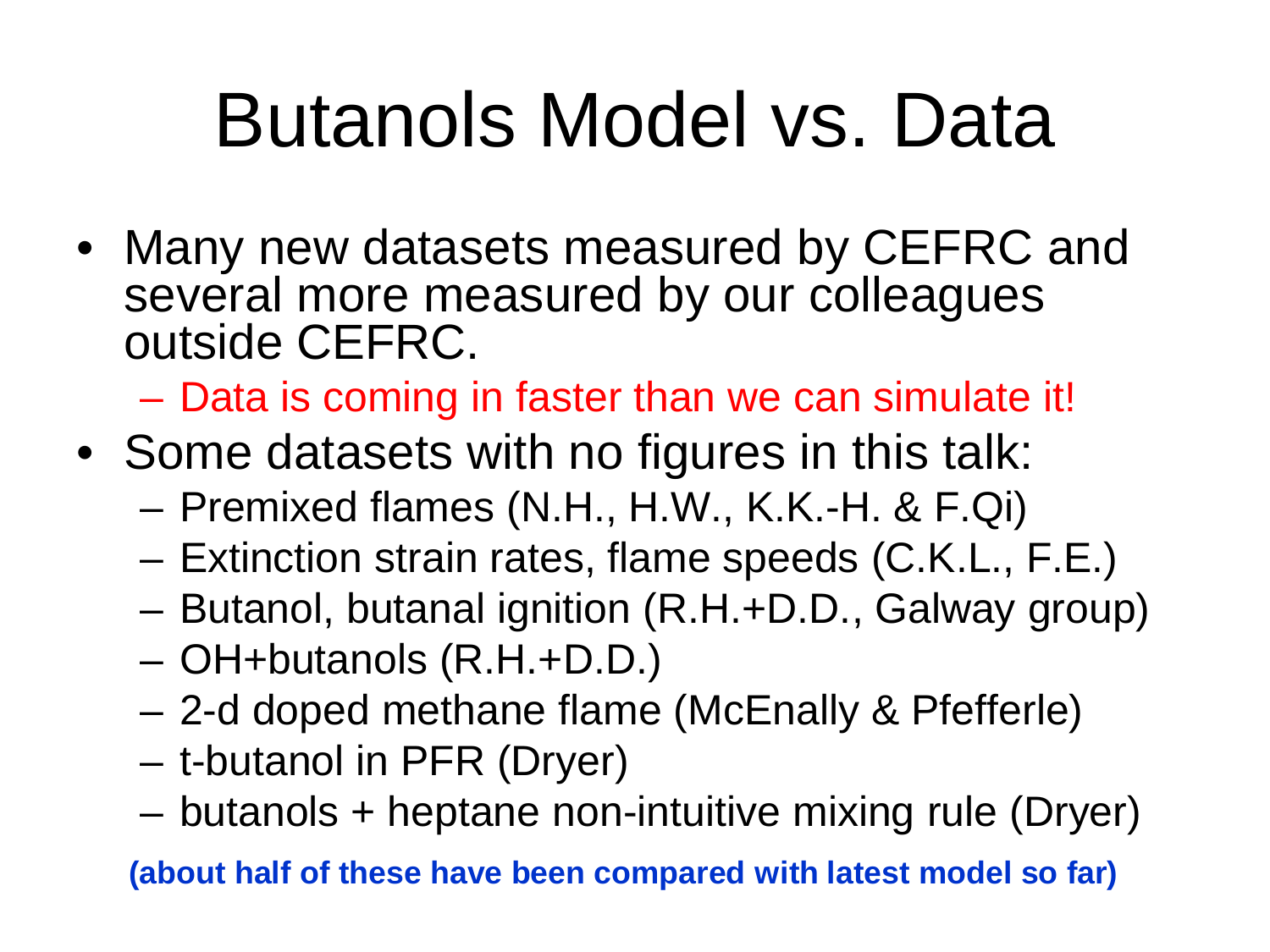#### RMG-constructed model for Butanol combustion *vs.* many different experiments

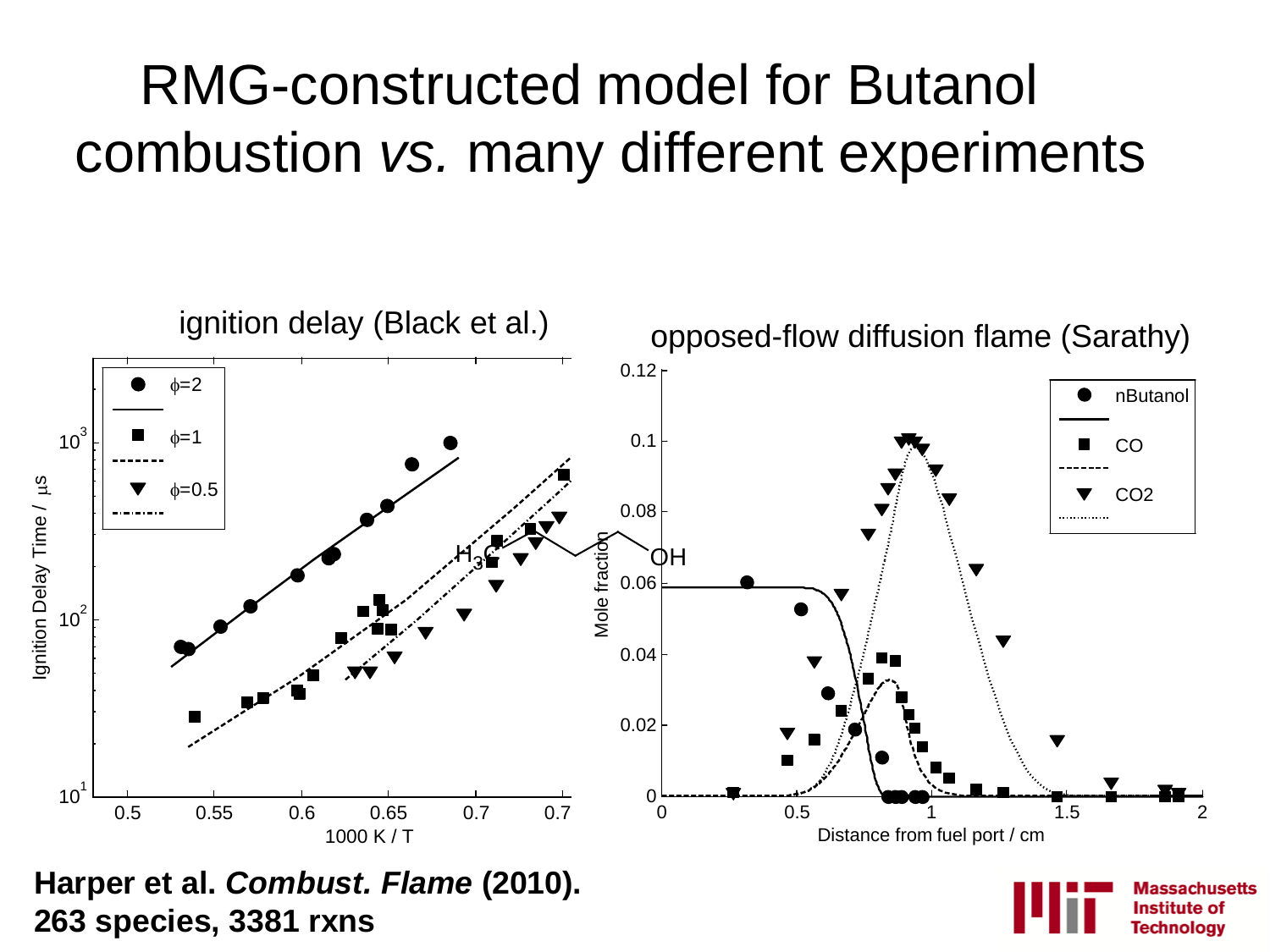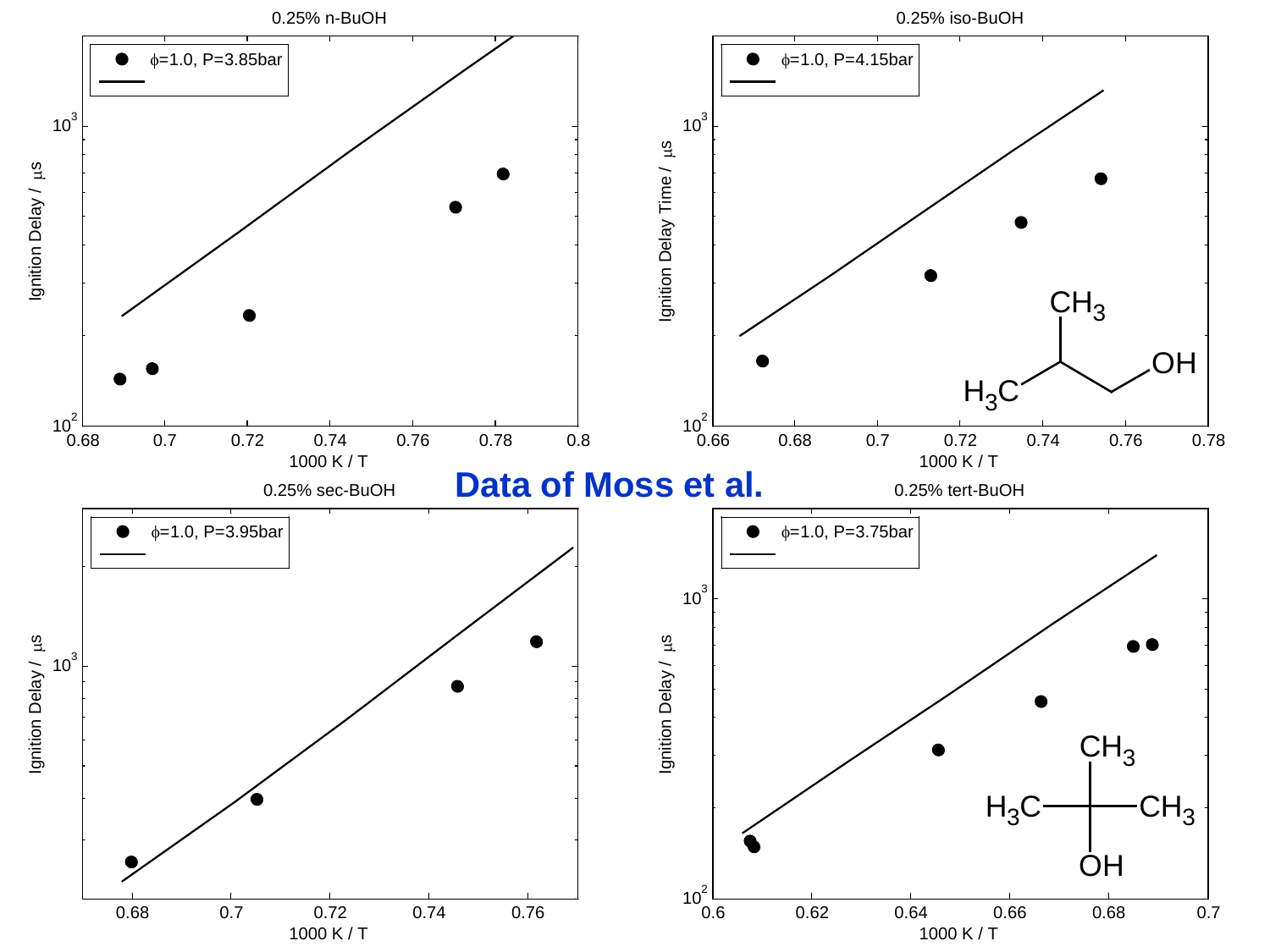#### The kinetic model also predicts the **pyrolysis** product distribution well, including benzene and small aromatics

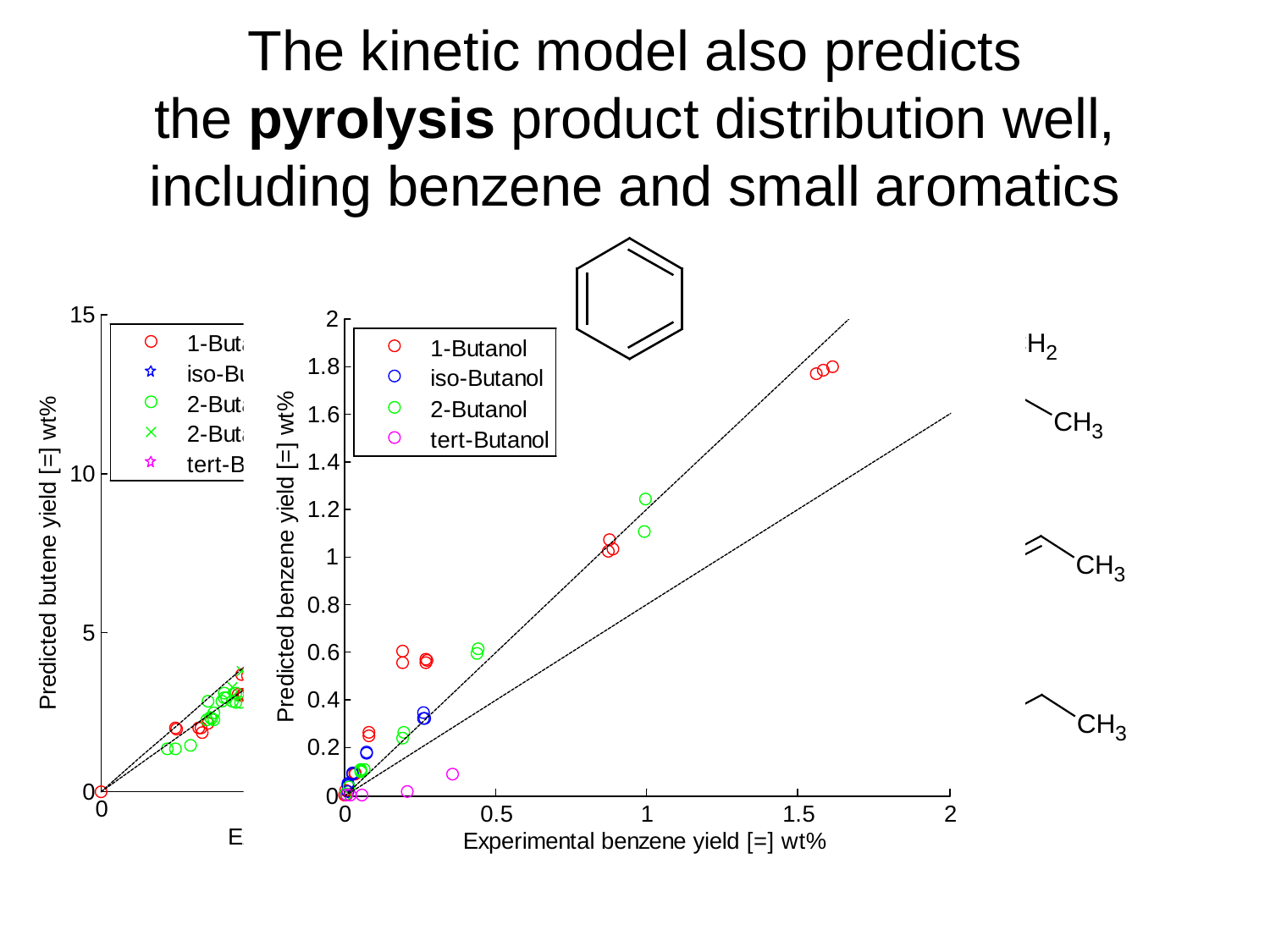#### **Butanol model predictions vs. Jet-Stirred Reactor Data** φ**=1.0, P=10 atm**

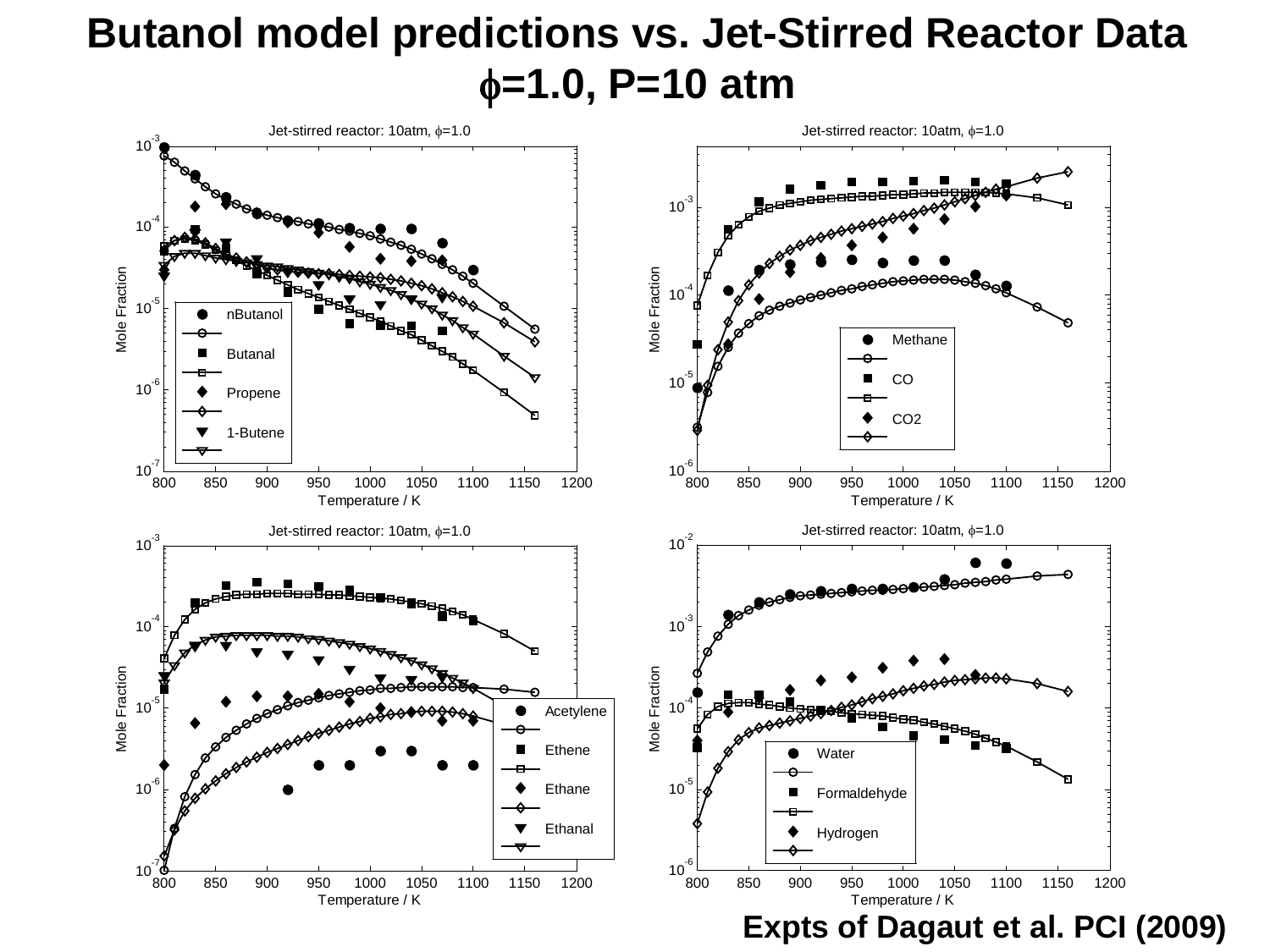### Model accurate at many conditions… ...but wrong at low T, high  $[O_2]$

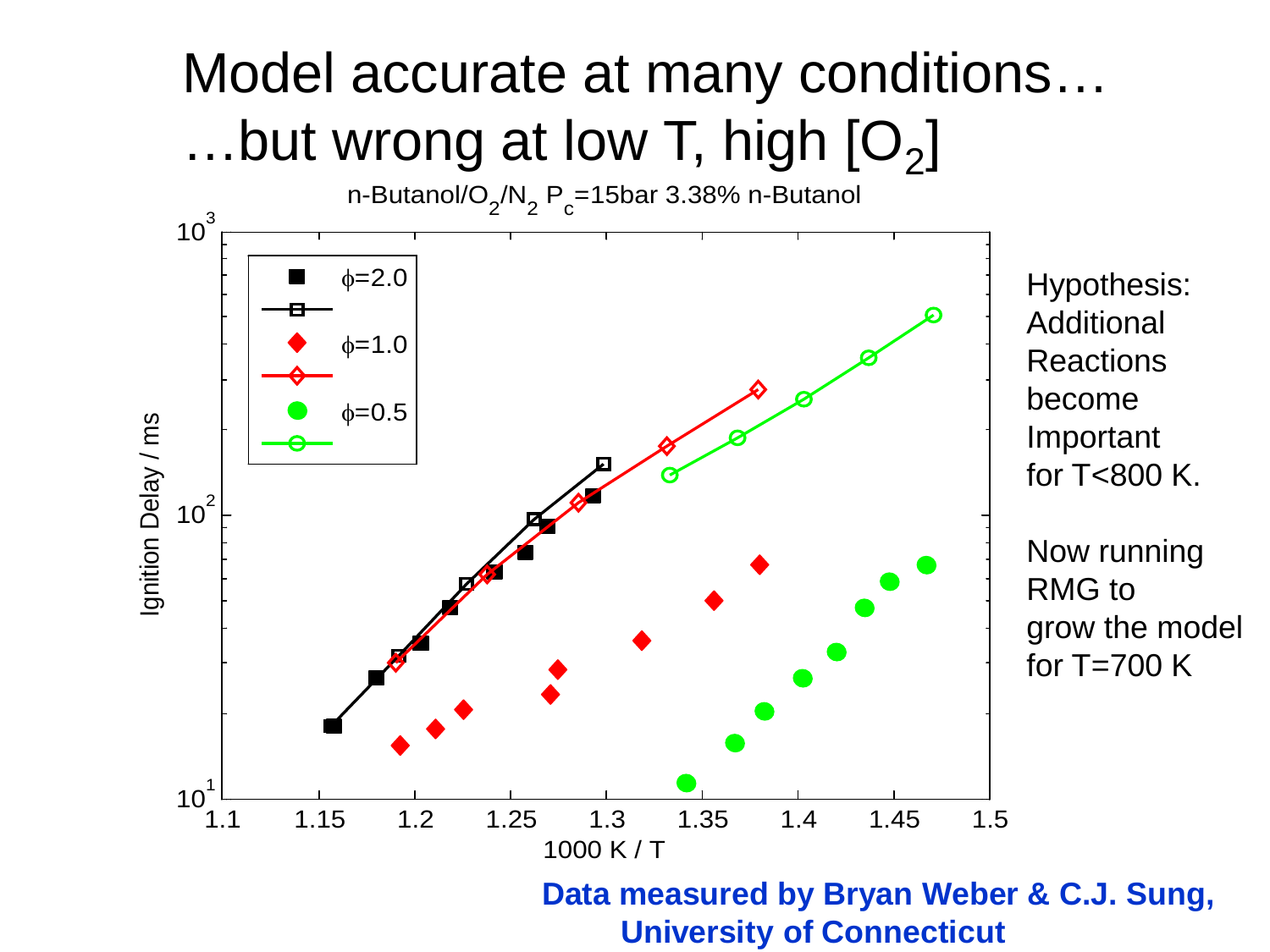## Butanols: Status

- 2 published models
	- 1-butanol *Combust. Flame* (2010)
	- *Ind. Eng. Chem. Res.* (2010)
		- **2-butanol + t-butanol + improved 1-butanol**
- Latest (unpublished) model includes iso-butanol
- Need to discuss team publication plans
	- Team publication in *Science* (write article late 2010)
		- *If you have suggestions, please talk with Bill*
	- Numerous experimental publications
		- **Some by single PIs, probably using published models**
		- **Some jointly-authored with modelers (e.g. Hansen and I have agreed joint US Combustion Meeting paper).**
		- **Publish latest model including isobutanol back-to-back with experimental paper(s)?**

**Proposal: wrap up butanol chemistry model (for now) around end of 2010, polish off publications in 2011. Someone (who?) reduce model for use in engine, multi-d flame simulations?**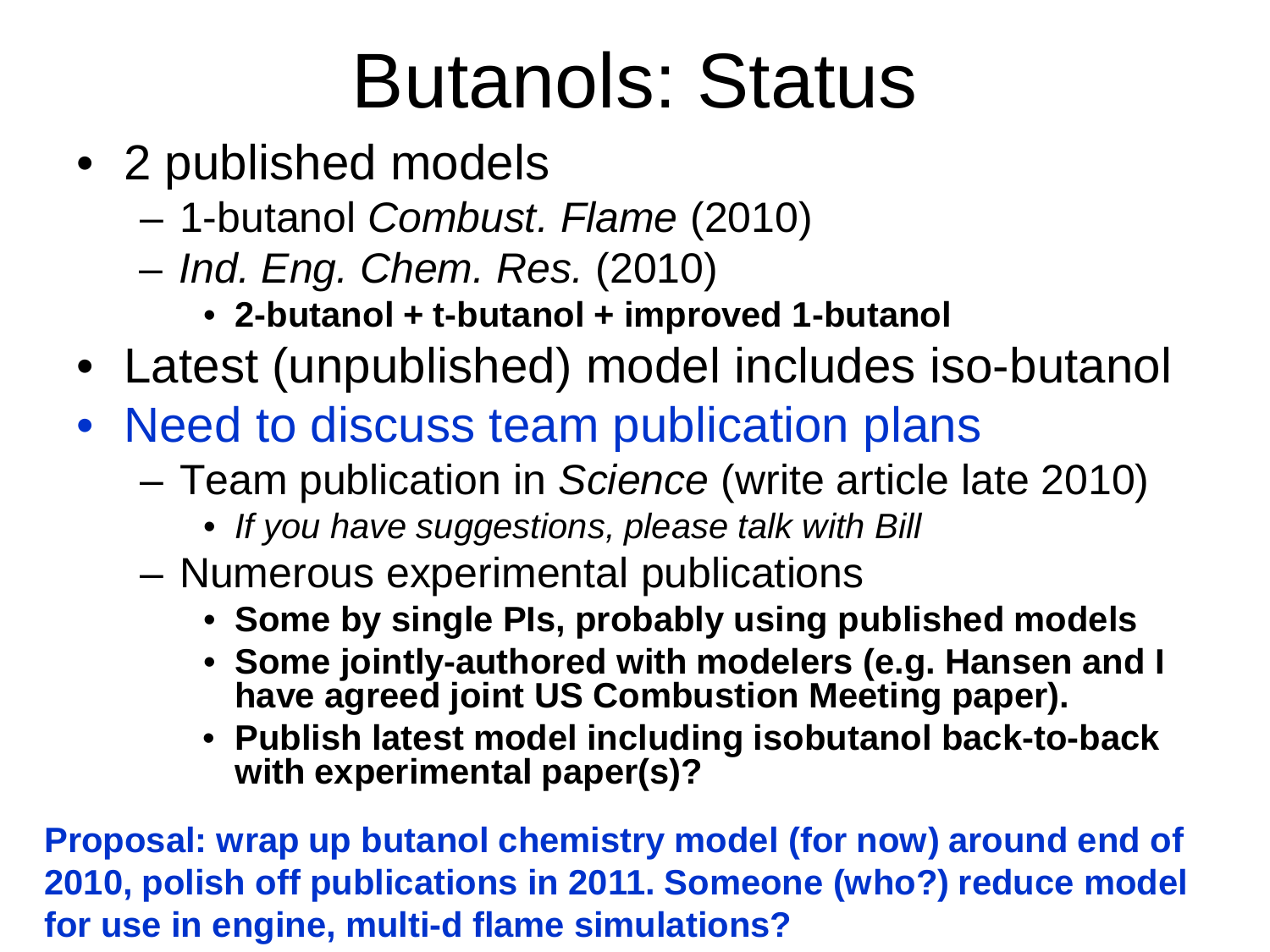### Main Challenge: Accurately Estimating/Computing Rates

- Worked on several rate-estimation issues this year:
	- Coupled hindered rotors (Truhlar)
	- Radical+Radical reactions (Klippenstein, Miller)
	- Automated NJB Green method for k(T,P), better  $\rho(E)$
	- Thermo for small molecules, fused rings – Biradicals (from ring-opening) with Piecuch
- Many CEFRC team members also working on rate computations, method development. None of above issues is completely resolved